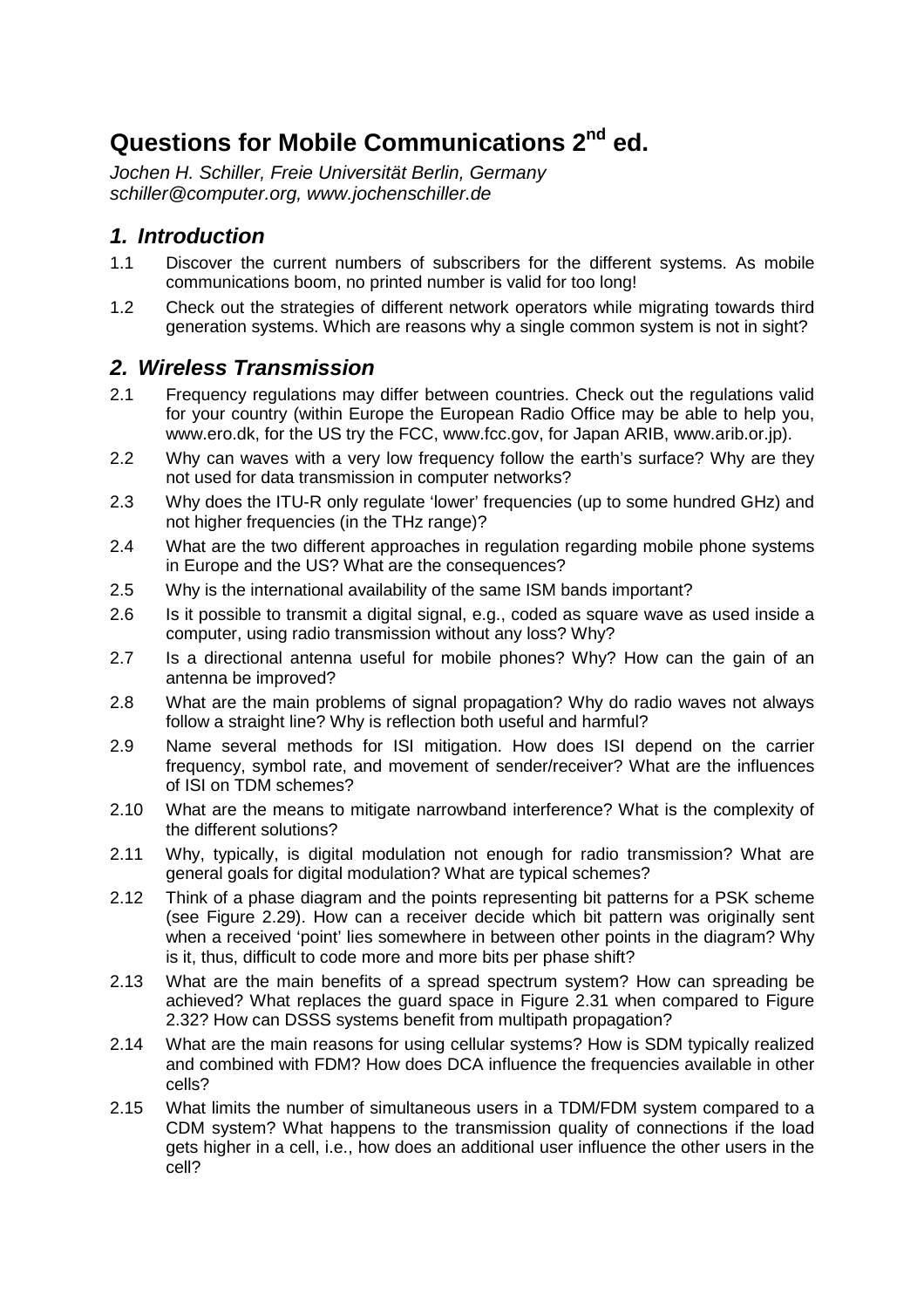# *3. Medium Access Control*

- 3.1 What is the main physical reason for the failure of many MAC schemes known from wired networks? What is done in wired networks to avoid this effect?
- 3.2 Recall the problem of hidden and exposed terminals. What happens in the case of such terminals if Aloha, slotted Aloha, reservation Aloha, or MACA is used?
- 3.3 How does the near/far effect influence TDMA systems? What happens in CDMA systems? What are countermeasures in TDMA systems, what about CDMA systems?
- 3.4 Who performs the MAC algorithm for SDMA? What could be possible roles of mobile stations, base stations, and planning from the network provider?
- 3.5 What is the basic prerequisite for applying FDMA? How does this factor increase complexity compared to TDMA systems? How is MAC distributed if we consider the whole frequency space as presented in chapter 1?
- 3.6 Considering duplex channels, what are alternatives for implementation in wireless networks? What about typical wired networks?
- 3.7 What are the advantages of a fixed TDM pattern compared to random, demand driven TDM? Compare the efficiency in the case of several connections with fixed data rates or in the case of varying data rates. Now explain why traditional mobile phone systems use fixed patterns, while computer networks generally use random patterns. In the future, the main data being transmitted will be computer-generated data. How will this fact change mobile phone systems?
- 3.8 Explain the term interference in the space, time, frequency, and code domain. What are countermeasures in SDMA, TDMA, FDMA, and CDMA systems?
- 3.9 Assume all stations can hear all other stations. One station wants to transmit and senses the carrier idle. Why can a collision still occur after the start of transmission?
- 3.10 What are benefits of reservation schemes? How are collisions avoided during data transmission, why is the probability of collisions lower compared to classical Aloha? What are disadvantages of reservation schemes?
- 3.11 How can MACA still fail in case of hidden/exposed terminals? Think of mobile stations and changing transmission characteristics.
- 3.12 Which of the MAC schemes can give hard guarantees related to bandwidth and access delay?
- 3.13 How are guard spaces realised between users in CDMA?
- 3.14 Redo the simple CDMA example of section 3.5, but now add random 'noise' to the transmitted signal  $(-2,0,0,-2,+2,0)$ . Add, for example,  $(1,-1,0,1,0,-1)$ . In this case, what can the receiver detect for sender A and B respectively? Now include the near/far problem. How does this complicate the situation? What would be possible countermeasures?

#### *4. Telecommunication systems*

- 4.1 Name some key features of the GSM, DECT, TETRA, and UMTS systems. Which features do the systems have in common? Why have the older three different systems been specified? In what scenarios could one system replace another? What are the specific advantages of each system?
- 4.2 What are the main problems when transmitting data using wireless systems that were made for voice transmission? What are the possible steps to mitigate the problems and to raise efficiency? How can this be supported by billing?
- 4.3 Which types of different services does GSM offer? Name some examples and give reasons why these services have been separated.
- 4.4 Compared to the TCHs offered, standard GSM could provide a much higher data rate (33.8 kbit/s) when looking at the air interface. What lowers the data rates available to a user?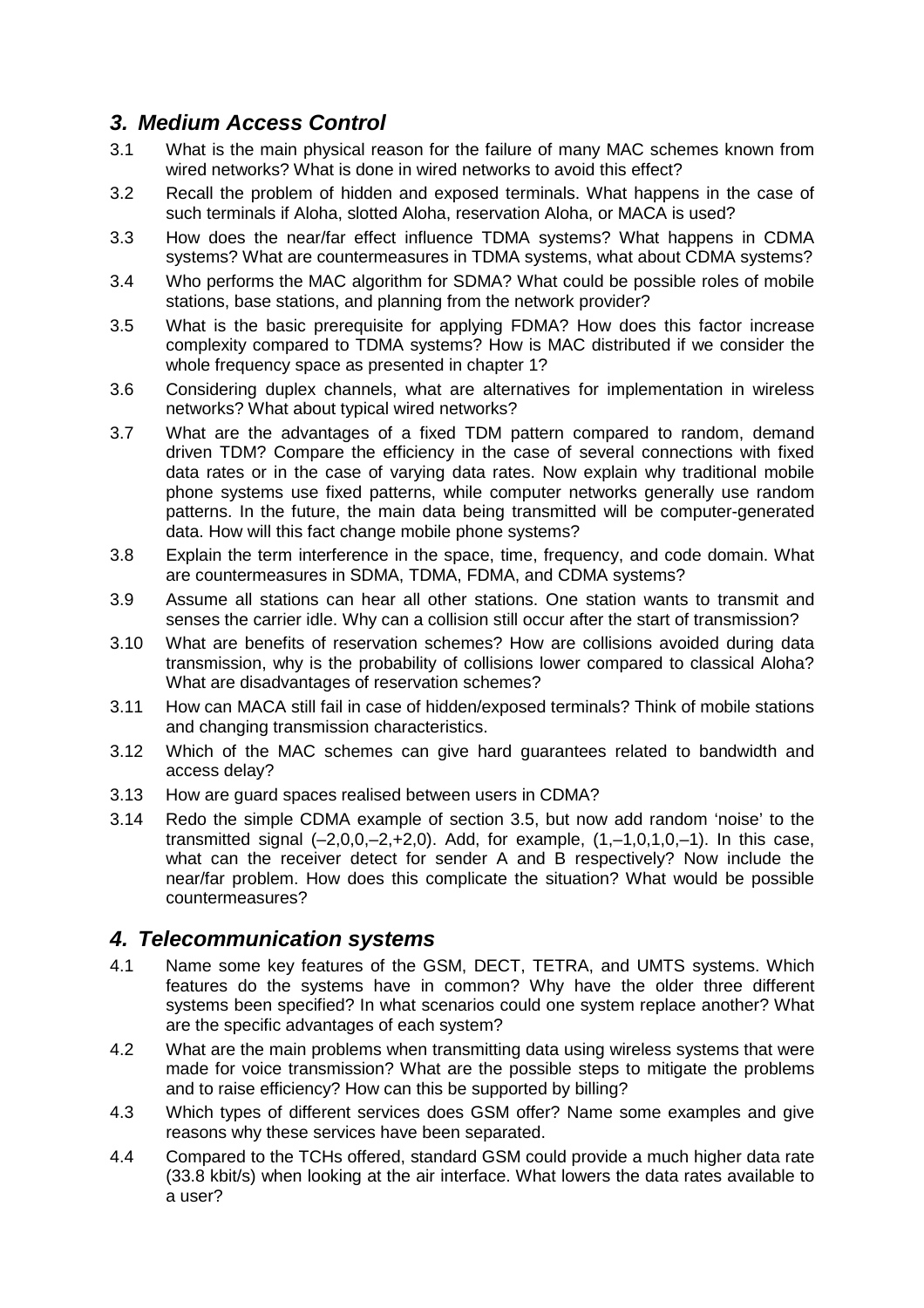- 4.5 Name the main elements of the GSM system architecture and describe their functions. What are the advantages of specifying not only the radio interface but also all internal interfaces of the GSM system?
- 4.6 Describe the functions of the MS and SIM. Why does GSM separate the MS and SIM? How and where is user-related data represented/stored in the GSM system? How is user data protected from unauthorised access, especially over the air interface? How could the position of an MS (not only the current BTS) be localised? Think of the MS reports regarding signal quality.
- 4.7 Looking at the HLR/VLR database approach used in GSM—how does this architecture limit the scalability in terms of users, especially moving users?
- 4.8 Why is a new infrastructure needed for GPRS, but not for HSCSD? Which components are new and what is their purpose?
- 4.9 What are the limitations of a GSM cell in terms of diameter and capacity (voice, data) for the traditional GSM, HSCSD, GPRS? How can the capacity be increased?
- 4.10 What multiplexing schemes are used in GSM for what purposes? Think also of other layers apart from the physical layer.
- 4.11 How is synchronisation achieved in GSM? Who is responsible for synchronisation and why is synchronisation very important?
- 4.12 What are the reasons for the delays in a GSM system for packet data traffic? Distinguish between circuit-switched and packet-oriented transmission.
- 4.13 Where and when can collisions occur while accessing the GSM system? Compare possible collisions caused by data transmission in standard GSM, HSCSD, and GPRS.
- 4.14 Why and when are different signalling channels needed? What are the differences?
- 4.15 How is localisation, location update, roaming, etc. done in GSM and reflected in the data bases? What are typical roaming scenarios?
- 4.16 Why are so many different identifiers/addresses (e.g., MSISDN, TMSI, IMSI) needed in GSM? Give reasons and distinguish between user related and system related identifiers.
- 4.17 Give reasons for a handover in GSM and the problems associated with it. Which are the typical steps for handover, what types of handover can occur? Which resources need to be allocated during handover for data transmission using HSCSD or GPRS respectively? What about QoS guarantees?
- 4.18 What are the functions of authentication and encryption in GSM? How is system security maintained?
- 4.19 How can higher data rates be achieved in standard GSM, how is this possible with the additional schemes HSCSD, GPRS, EDGE? What are the main differences of the approaches, also in terms of complexity? What problems remain even if the data rate is increased?
- 4.20 What limits the data rates that can be achieved with GPRS and HSCSD using real devices (compared to the theoretical limit in a GSM system)?
- 4.21 Using the best delay class in GPRS and a data rate of 115.2 kbit/s how many bytes are in transit before a first acknowledgement from the receiver could reach the sender (neglect further delays in the fixed network and receiver system)? Now think of typical web transfer with 10 kbyte average transmission size—how would a standard TCP behave on top of GPRS (see chapter 9 and chapter 10)? Think of congestion avoidance and its relation to the round-trip time. What changes are needed?
- 4.22 How much of the original GSM network does GPRS need? Which elements of the network perform the data transfer?
- 4.23 What are typical data rates in DECT? How are they achieved considering the TDMA frames? What multiplexing schemes are applied in DECT for what purposes? Compare the complexity of DECT with that of GSM.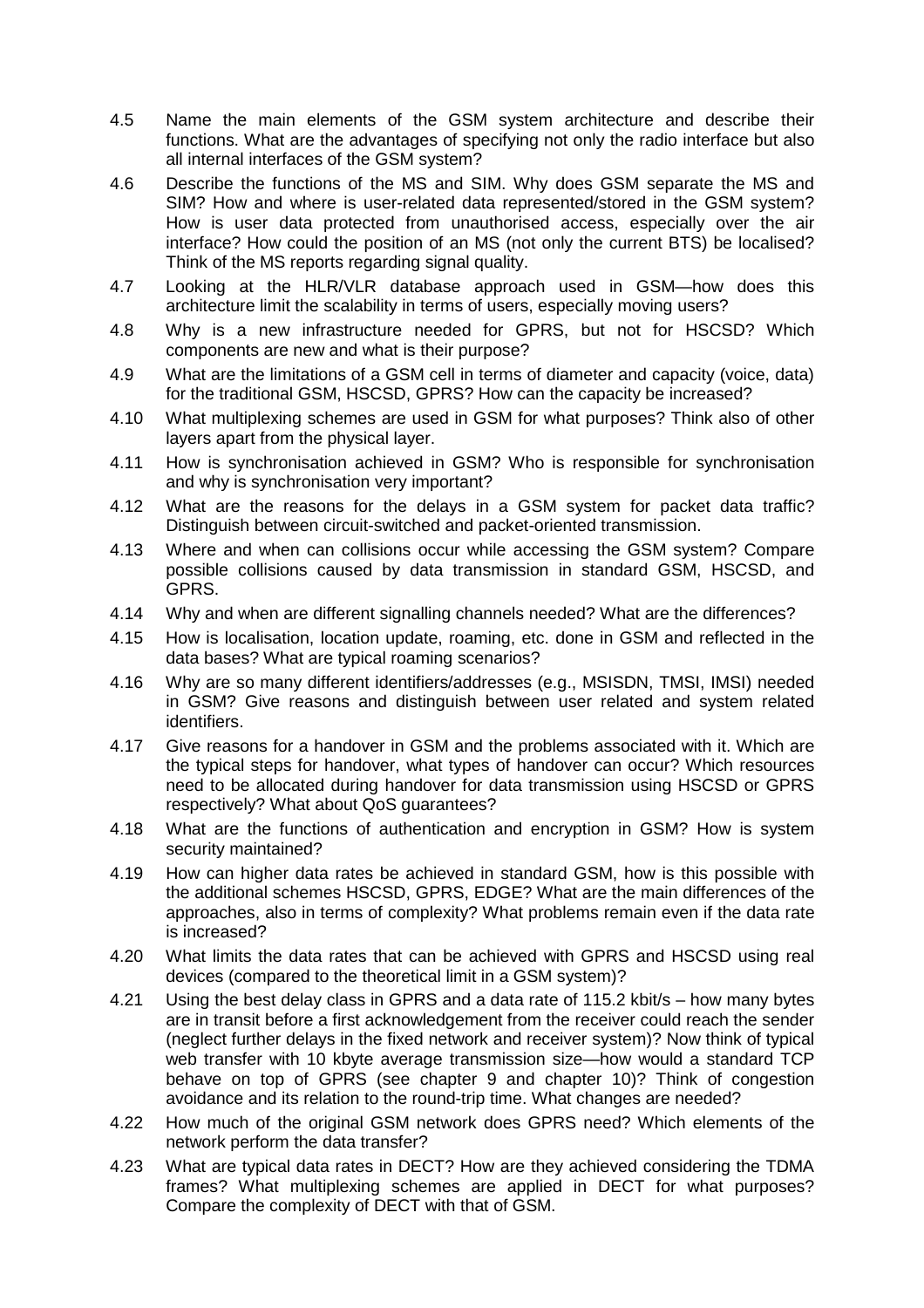- 4.24 Who would be the typical users of a trunked radio system? What makes trunked radio systems particularly attractive for these user groups? What are the main differences to existing systems for that purpose? Why are trunked radio systems cheaper compared to, e.g., GSM systems for their main purposes?
- 4.25 Summarise the main features of 3rd generation mobile phone systems. How do they achieve higher capacities and higher data rates? How does UMTS implement asymmetrical communication and different data rates?
- 4.26 Compare the current situation of mobile phone networks in Europe, Japan, China, and North America. What are the main differences, what are efforts to find a common system or at least interoperable systems?
- 4.27 What disadvantage does OVSF have with respect to flexible data rates? How does UMTS offer different data rates (distinguish between FDD and TDD mode)?
- 4.28 How are different DPDCHs from different UEs within one cell distinguished in UTRA FDD?
- 4.29 Which components can perform combining/splitting at what handover situation? What is the role of the interface I<sub>ur</sub>? Why can CDMA systems offer soft handover?
- 4.30 How does UTRA-FDD counteract the near-far effect? Why is this no problem in GSM?

## *5. Satellite systems*

- 5.1 Name basic applications for satellite communication and describe the trends.
- 5.2 Why are GEO systems for telecommunications currently being replaced by fibre optics?
- 5.3 How do inclination and elevation determine the use of a satellite?
- 5.4 What characteristics do the different orbits have? What are their pros and cons?
- 5.5 What are the general problems of satellite signals travelling from a satellite to a receiver?
- 5.6 Considered as an interworking unit in a communication network, what function can a satellite have?
- 5.7 What special problems do customers of a satellite system with mobile phones face if they are using it in big cities? Think of in-building use and skyscrapers.
- 5.8 Why is there hardly any space in space for GEOs?

#### *6. Broadcast systems*

- 6.1 2G and 3G systems can both transfer data. Compare these approaches with DAB/DVB and list reasons for and against the use of DAB/DVB.
- 6.2 Which web pages would be appropriate for distribution via DAB or DVB?
- 6.3 How could location based services and broadcast systems work together?

# *7. Wireless LAN*

- 7.1 How is mobility restricted using WLANs? What additional elements are needed for roaming between networks, how and where can WLANs support roaming? In your answer, think of the capabilities of layer 2 where WLANs reside.
- 7.2 What are the basic differences between wireless WANs and WLANs, and what are the common features? Consider mode of operation, administration, frequencies, capabilities of nodes, services, national/international regulations.
- 7.3 With a focus on security, what are the problems of WLANs? What level of security can WLANs provide, what is needed additionally and how far do the standards go?
- 7.4 Compare IEEE 802.11, HiperLAN2, and Bluetooth with regard to their ad-hoc capabilities. Where is the focus of these technologies?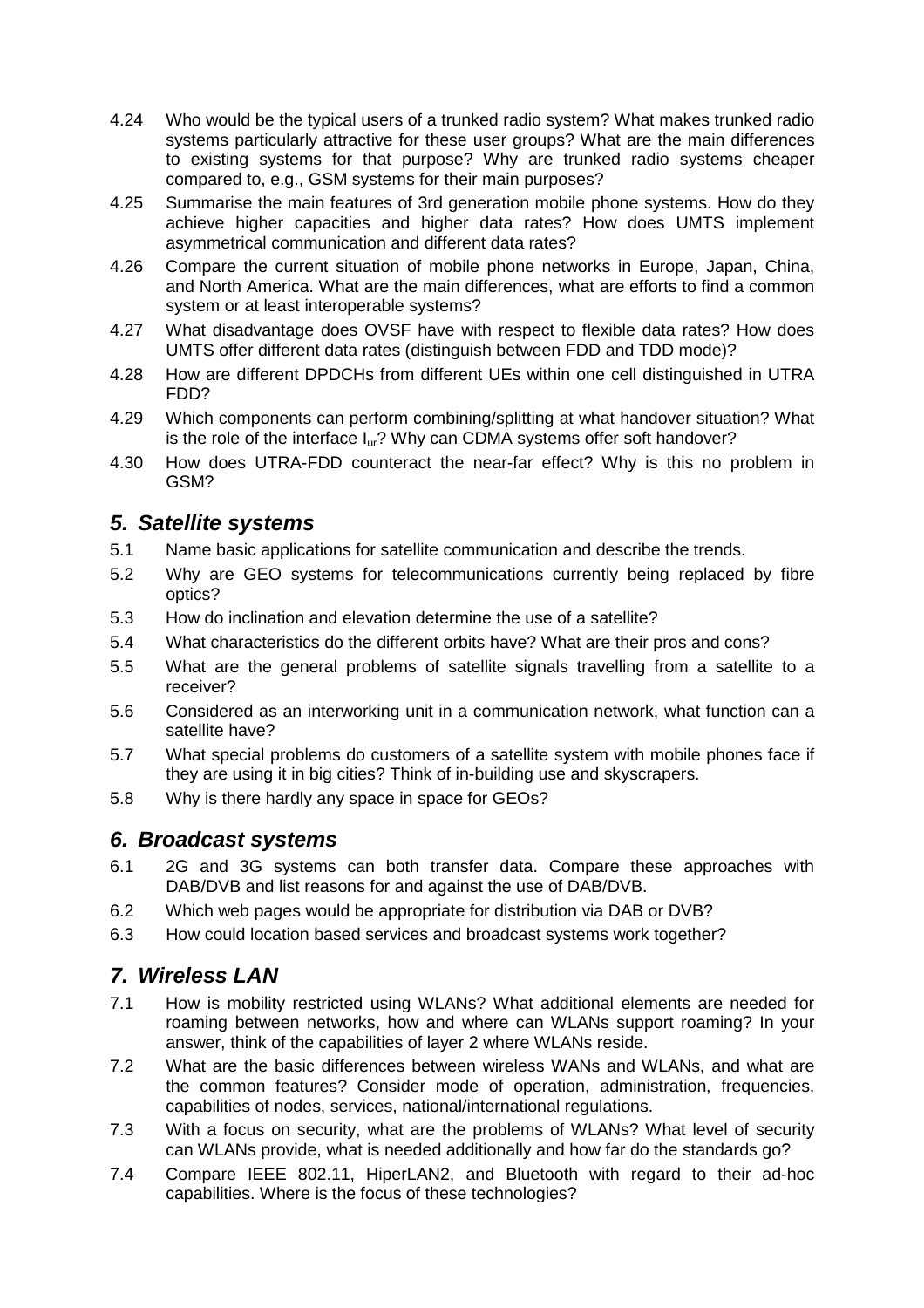- 7.5 If Bluetooth is a commercial success, what are remaining reasons for the use of infrared transmission for WLANs?
- 7.6 Why is the PHY layer in IEEE 802.11 subdivided? What about HiperLAN2 and Bluetooth?
- 7.7 Compare the power saving mechanisms in all three LANs introduced in this chapter. What are the negative effects of the power saving mechanisms, what are the tradeoffs between power consumption and transmission QoS?
- 7.8 Compare the offered QoS in all three LANs in ad hoc mode. What advantages does an additional infrastructure offer? How is QoS provided in Bluetooth? Can one of the LAN technologies offer hard QoS (i.e., not only statistical guarantees regarding a QoS parameter)?
- 7.9 How do IEEE 802.11, HiperLAN2 and Bluetooth, respectively, solve the hidden terminal problem?
- 7.10 How are fairness problems regarding channel access solved in IEEE 802.11, HiperLAN2, and Bluetooth respectively? How is the waiting time of a packet ready to transmit reflected?
- 7.11 What different solutions do all three networks offer regarding an increased reliability of data transfer?
- 7.12 In what situations can collisions occur in all three networks? Distinguish between collisions on PHY and MAC layer. How do the three wireless networks try to solve the collisions or minimize the probability of collisions?
- 7.13 Compare the overhead introduced by the three medium access schemes and the resulting performance at zero load, light load, high load of the medium. How does the number of collisions increase with the number of stations trying to access the medium, and how do the three networks try to solve the problems? What is the overall scalability of the schemes in number of nodes?
- 7.14 How is roaming on layer 2 achieved, and how are changes in topology reflected? What are the differences between infrastructure based and ad hoc networks regarding roaming?
- 7.15 What are advantages and problems of forwarding mechanisms in Bluetooth networks regarding security, power saving, and network stability?
- 7.16 Name reasons for the development of wireless ATM. What is one of the main differences to Internet technologies from this point of view? Why did WATM not succeed as stand-alone technology, what parts of WATM succeeded?

#### *8. Mobile network layer*

- 8.1 Recall routing in fixed IP networks (Kurose, 2003). Name the consequences and problems of using IP together with the standard routing protocols for mobile communications.
- 8.2 What could be quick 'solutions' and why do they not work?
- 8.3 Name the requirements for a mobile IP and justify them. Does mobile IP fulfil them all?
- 8.4 List the entities of mobile IP and describe data transfer from a mobile node to a fixed node and vice versa. Why and where is encapsulation needed?
- 8.5 How does registration on layer 3 of a mobile node work?
- 8.6 Show the steps required for a handover from one foreign agent to another foreign agent including layer 2 and layer 3.
- 8.7 Explain packet flow if two mobile nodes communicate and both are in foreign networks. What additional routes do packets take if reverse tunnelling is required?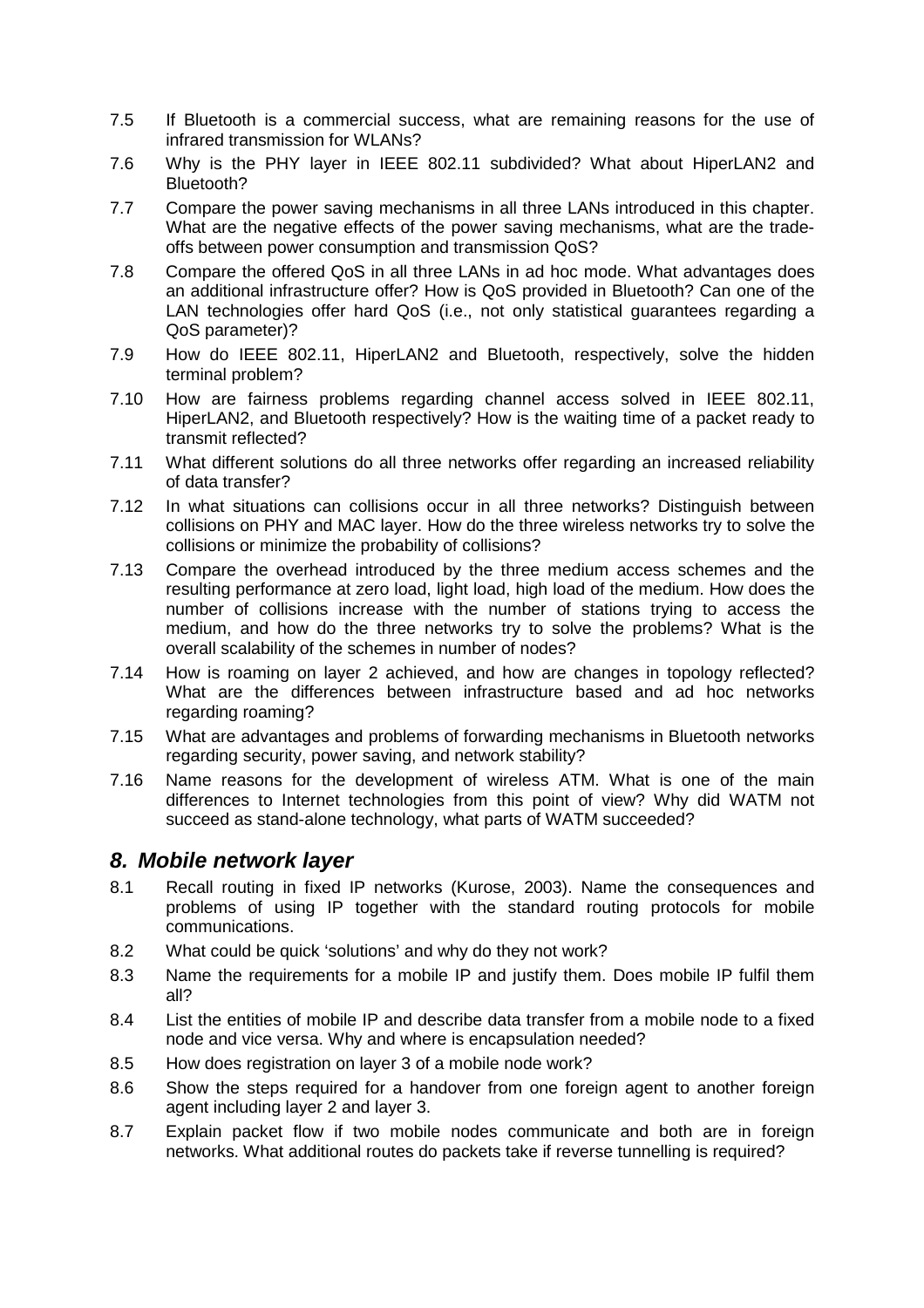- 8.8 Explain how tunnelling works in general and especially for mobile IP using IP-in-IP, minimal, and generic routing encapsulation, respectively. Discuss the advantages and disadvantages of these three methods.
- 8.9 Name the inefficiencies of mobile IP regarding data forwarding from a correspondent node to a mobile node. What are optimizations and what additional problems do they cause?
- 8.10 What advantages does the use of IPv6 offer for mobility? Where are the entities of mobile IP now?
- 8.11 What are general problems of mobile IP regarding security and support of quality of service?
- 8.12 What is the basic purpose of DHCP? Name the entities of DHCP.
- 8.13 How can DHCP be used for mobility and support of mobile IP?
- 8.14 Name the main differences between multi-hop ad hoc networks and other networks. What advantages do these ad hoc networks offer?
- 8.15 Why is routing in multi-hop ad hoc networks complicated, what are the special challenges?
- 8.16 Recall the distance vector and link state routing algorithms for fixed networks. Why are both difficult to use in multi-hop ad hoc networks?
- 8.17 What are the differences between AODV and the standard distance vector algorithm? Why are extensions needed?
- 8.18 How does dynamic source routing handle routing? What is the motivation behind dynamic source routing compared to other routing algorithms from fixed networks?
- 8.19 How does the symmetry of wireless links influence the routing algorithms proposed?
- 8.20 Why are special protocols for the support of micro mobility on the network layer needed?
- 8.21 What are the benefits of location information for routing in ad hoc networks, which problems do arise?
- 8.22 Think of ad hoc networks with fast moving nodes, e.g., cars in a city. What problems arise even for the routing algorithms adapted to ad hoc networks? What is the situation on highways?

#### *9. Mobile transport layer*

- 9.1 Compare the different types of transmission errors that can occur in wireless and wired networks. What additional role does mobility play?
- 9.2 What is the reaction of standard TCP in case of packet loss? In what situation does this reaction make sense and why is it quite often problematic in the case of wireless networks and mobility?
- 9.3 Can the problems using TCP be solved by replacing TCP with UDP? Where could this be useful and why is it quite often dangerous for network stability?
- 9.4 How and why does I-TCP isolate problems on the wireless link? What are the main drawbacks of this solution?
- 9.5 Show the interaction of mobile IP with standard TCP. Draw the packet flow from a fixed host to a mobile host via a foreign agent. Then a handover takes place. What are the following actions of mobile IP and how does TCP react?
- 9.6 Now show the required steps during handover for a solution with a PEP. What are the state and function of foreign agents, home agents, correspondent host, mobile host, PEP and care-of address before, during, and after handover? What information has to be transferred to which entity in order to maintain consistency for the TCP connection?
- 9.7 What are the influences of encryption on the proposed schemes? Consider for example IP security that can encrypt the payload, i.e., the TCP packet.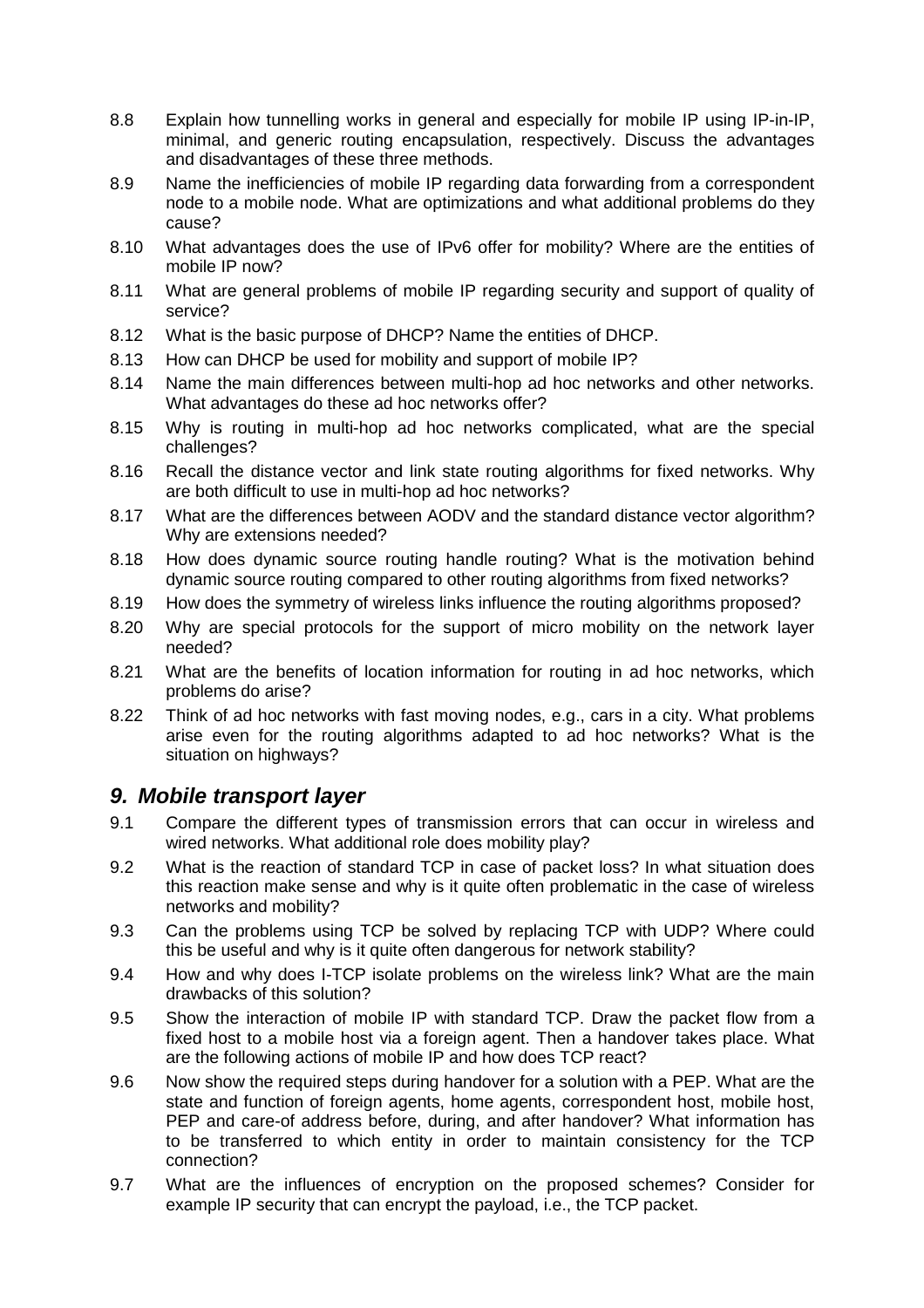- 9.8 Name further optimisations of TCP regarding the protocol overhead which are important especially for narrow band connections. Which problems may occur?
- 9.9 Assume a fixed Internet connection with a round trip time of 20 ms and an error rate of  $10^{-10}$ . Calculate the upper bound on TCP's bandwidth for a maximum segment size of 1000 byte. Now two different wireless access networks are added. A WLAN with 2 ms additional one-way delay and an error rate of  $10^{-3}$ , and a GPRS network with an additional RTT of 2 s and an error rate of  $10^{-7}$ . Redo the calculation ignoring the fixed network's error rate. Compare these results with the ones derived from the second formula (use  $RTO = 5 RTT$ ). Why are some results not realistic?
- 9.10 Why does the link speed not appear in the formulas presented to estimate TCP's throughput? What is wrong if the estimated bandwidth is higher than the link speed?

#### *10. Support for mobility*

- 10.1 Why is strong consistency of file systems problematic in a wireless and mobile environment? What are the alternatives?
- 10.2 How do conventional file systems react to disconnected systems? Try unplugging a computer that has mounted a file system via a network.
- 10.3 What advantages has the statelessness of HTTP? In what situations is state useful and how is it provided today? Where is long-term state stored, where short-term?
- 10.4 Which properties of HTTP waste bandwidth? What is the additional problem using HTTP/1.0 together with TCP? How does HTTP/1.1 improve the situation?
- 10.5 How does caching improve access time and reduce bandwidth requirements? What are locations for a cache and their specific advantages?
- 10.6 What are problems of caches in real life? What type of content can be cached, which content causes problems? What are the additional problems with client mobility?
- 10.7 What discrepancies exist between the possibilities of HTML and the realities of wireless handheld devices? What are proposed solutions? What is the role of plug-ins today and how do they influence the usability of web pages?
- 10.8 Name mechanisms to improve web access for handheld devices. What is their common problem and what led finally to the development of WAP?
- 10.9 What are typical enhancements to the basic client/server architecture of the web? Reconsider these enhancements for a mobile wireless user with web access over a mobile phone network. What are efficient locations for the enhancements?
- 10.10 What are the primary goals of the WAP Forum efforts and how are they reflected in the initial WAP protocol architecture?
- 10.11 What migration paths does WAP 1.x offer for Internet and telephony applications and their protocols? Compare with WAP 2.0.
- 10.12 Is WDP a fixed protocol and why does WAP not define a SAP which WDP can use?
- 10.13 Why does WAP define its own security layer and does not rely on the security provided by the mobile phone network? What problems does the WAP security layer cause? Think of end-to-end security.
- 10.14 Name the advantages and disadvantages of user acknowledgements in WTP. What are typical applications for both cases?
- 10.15 Which WTP class reflects the typical web access best? How is unnecessary overhead avoided when using WSP on top of this class for web browsing?
- 10.16 What problems of HTTP can WSP solve? Why are these solutions especially needed in wireless mobile environments?
- 10.17 Why does WSP/B not put responses into the same order as the requests? Think, for example, of requests for different items on a web page.
- 10.18 What advantages does a connectionless session service offer compared to a simple datagram service?